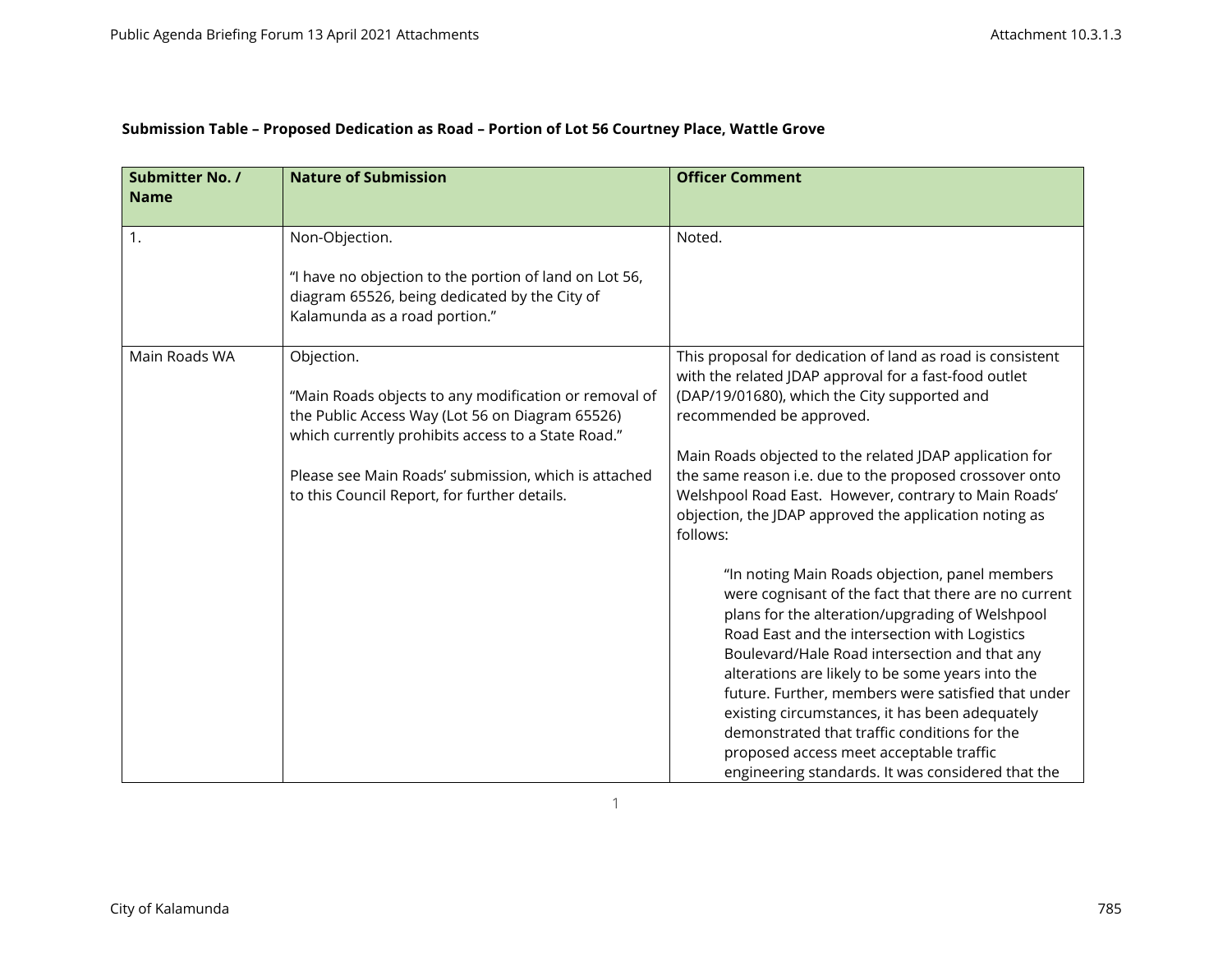|  | Submission Table - Proposed Dedication as Road - Portion of Lot 56 Courtney Place, Wattle Grove |  |
|--|-------------------------------------------------------------------------------------------------|--|
|  |                                                                                                 |  |

| <b>Submitter No. /</b><br><b>Name</b> | <b>Nature of Submission</b>                                                                                                                                                                                                                                                           | <b>Officer Comment</b>                                                                                                                                                                                                                                                                                                                                                                                                                              |
|---------------------------------------|---------------------------------------------------------------------------------------------------------------------------------------------------------------------------------------------------------------------------------------------------------------------------------------|-----------------------------------------------------------------------------------------------------------------------------------------------------------------------------------------------------------------------------------------------------------------------------------------------------------------------------------------------------------------------------------------------------------------------------------------------------|
|                                       |                                                                                                                                                                                                                                                                                       | provision of the access, to provide a more direct<br>connection between this development, and planned<br>adjacent development, and the residential land on<br>the north side of Welshpool Road East, has a<br>desirable and valid planning purpose. It was further<br>noted that, in the event of future roadworks,<br>mechanisms are in place to alter the road network<br>and if considered necessary, remove this access<br>point at that time." |
| <b>ATCO Gas</b>                       | Non-Objection.<br>"ATCO does not operate gas mains nor infrastructure<br>within the portion of land proposed to be dedicated.<br>ATCO has no objection to the proposal to facilitate the<br>proposed change in land tenure (road dedication) for<br>the nominated portion of Lot 56." | Noted.                                                                                                                                                                                                                                                                                                                                                                                                                                              |
| Telstra                               | Non-Objection.<br>"Telstra's plant records indicate that there are no<br>Telstra assets within the area of the proposal. Subject<br>to your compliance with [Telstra's standard]<br>conditions, Telstra has NO OBJECTIONS to the<br>proposed dedication."                             | Noted.                                                                                                                                                                                                                                                                                                                                                                                                                                              |